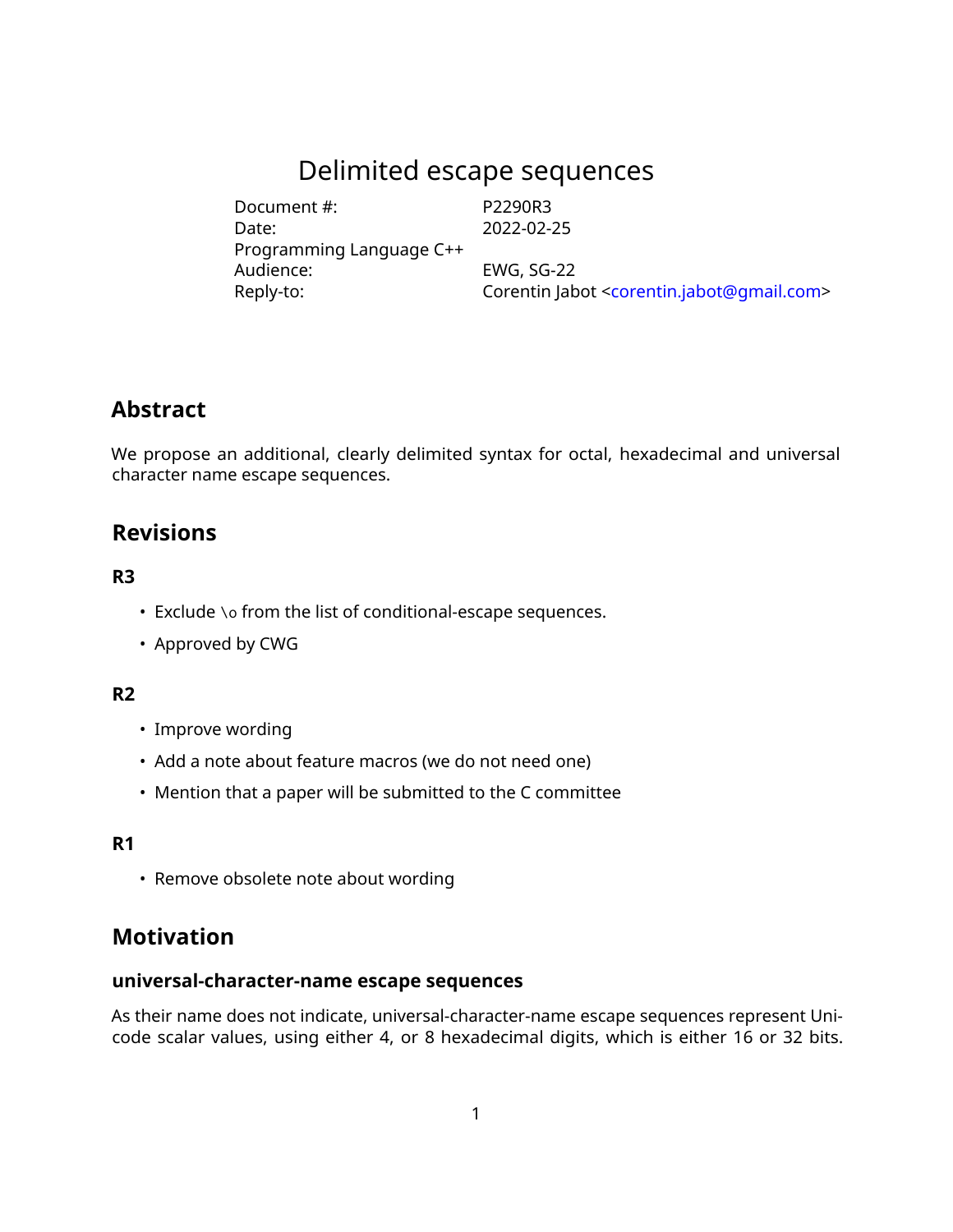However, the Unicode codespace is limited to 0-0x10FFFF, and all currently assigned codepoints can be written with 5 or less hexadecimal digits (Supplementary Private Use Area-B non-withstanding). As such, the ~50% of codepoints that needs 5 hexadecimal digits to be expressed are currently a bit awkward to write: \U0001F1F8.

#### **Octal and hexadecimal escape sequences have variable length**

\1, \01, \001 are all valid escape sequences. \17 is equivalent to 0x0F while \18 is equivalent to "0x01" "8"

While octal escape sequences accept 1 to 3 digits as arguments, hexadecimal sequences accept an arbitrary number of digits applying the maximal much principle.

This is how the [Microsoft documentation](https://docs.microsoft.com/en-us/cpp/c-language/octal-and-hexadecimal-character-specifications?view=msvc-160) describes this problem:

Unlike octal escape constants, the number of hexadecimal digits in an escape sequence is unlimited. A hexadecimal escape sequence terminates at the first character that is not a hexadecimal digit. Because hexadecimal digits include the letters a through f, care must be exercised to make sure the escape sequence terminates at the intended digit. To avoid confusion, you can place octal or hexadecimal character definitions in a macro definition:

```
#define Bell '\x07'
```
For hexadecimal values, you can break the string to show the correct value clearly:

```
"\xrightarrows /* one character */
"\xab" "c" /* two characters */
```
While, as this documentation suggests, there are workarounds, to this problem, neither solution is really appealing, nor do they completely solve the maintenance issue. It might, for example not be clear why a string is split in 2, and that split may be refactored away by zealous tooling or contributors.

# **Proposed solution**

We propose new syntaxes  $\{u\}$ ,  $\{o\}$ ,  $\{x\}$  usable in places where  $\{u\}$ ,  $\{x\}$ ,  $\{x\}$  are. \o{} accepts an arbitrary number of octal digits while \u{} and \x{} accept an arbitrary number of hexadecimal digit.

The values represented by these new syntaxes would of course have the same requirements as existing escape sequences:

\u{nnnn} must represent a valid Unicode scalar value.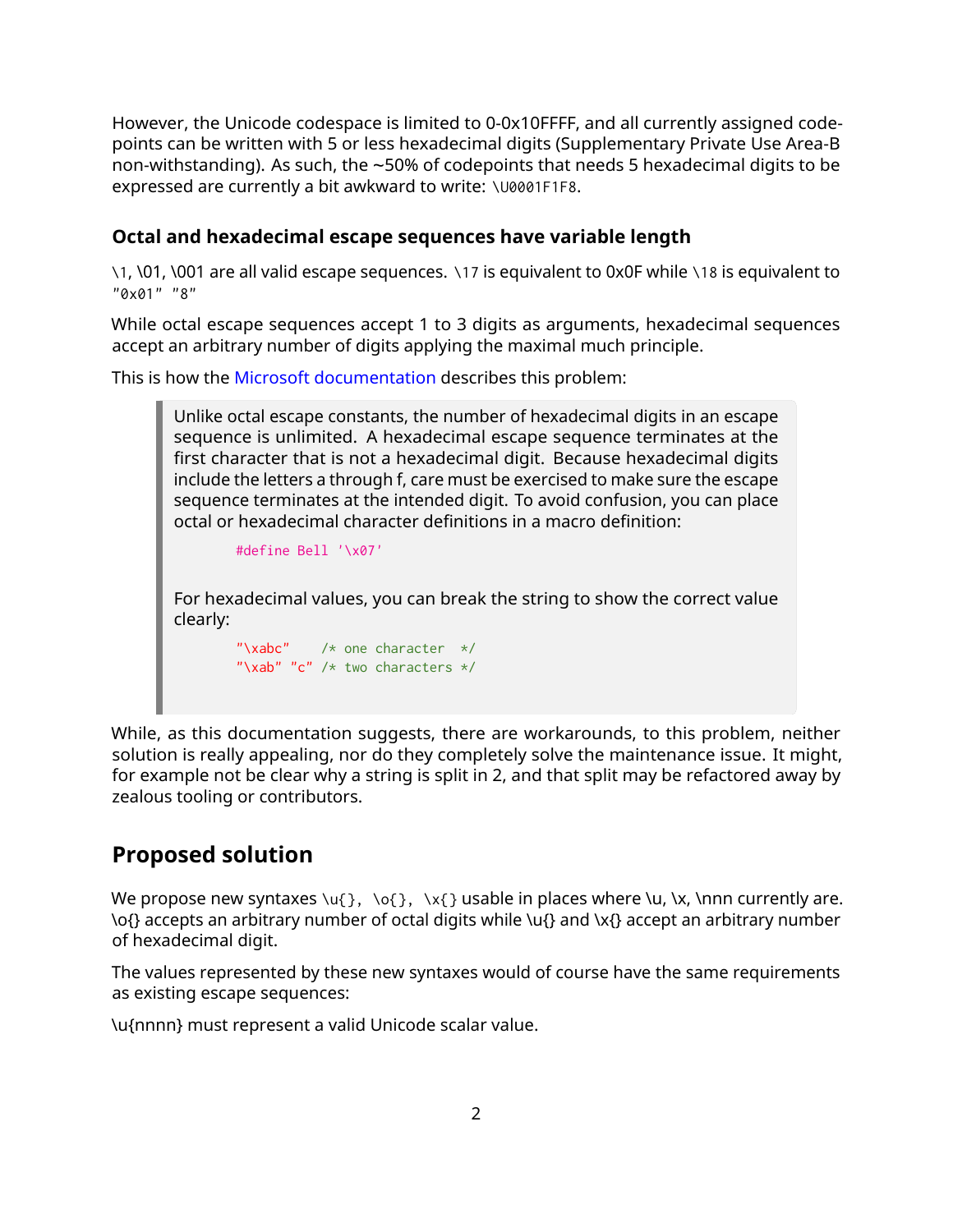\x{nnnn} and \o{nnnn} must represent a value that can be represented in a single code unit of the encoding of string or character literal they are a part of.

Note that "\x{4" "2}" would not be valid as escape sequences are replaced before string concatenation, which we think is the right design.

### **Is it worth it?**

It is certainly not an important feature. Low cost, mild benefits. However, it should be relatively simple to write refactoring tools to migrate the old syntax to the new one for codebases interested in the added visibility and safety.

#### **Should existing forms be deprecated?**

No (we are not in the business of breakings everyone's code)!

#### **Impact on existing implementations**

No compiler currently accept  $x_{f}$  or  $\mu$  as valid syntax. Furthermore, while  $\infty$  is currently reserved for implementations, no tested implementation (GCC, Clang, MSVC, ICC) makes use of it.

#### **Impact on C**

This proposal does not impact C, however, the C committee could find that proposal interesting. During review, EWG asked that WG14 be maid aware of this proposal to ensure there are no incompatibilities between the two languages if C decided to adopt a similar, but slightly different solution. To that effect a paper, N2785, will be submitted to the C committee by Aaron Ballman and myself, with the hope it can be presented in September.

# **Prior arts and alternative considered**

 $\Upsilon$  is a valid syntax in rust and javascript. The syntax is also similar to that of [P2071R0](https://wg21.link/P2071R0) [\[1\]](#page-4-0)

 $\{x\}$  is a bit more novel - It is present in Perl and some regex syntaxes. However, most languages (python, D, Perl, javascript, rust, PHP) specify hexadecimal sequences to be exactly 2 hexadecimal digits long (\xFF) which sidestep the issues described in this paper.

Most languages surveyed follow in C and C++ footstep for the syntax of octal numbers (no braces, 1-3 digits), so this would novel indeed.

As such, for consistency with other C++ proposal and existing art, we have not considered other syntaxes.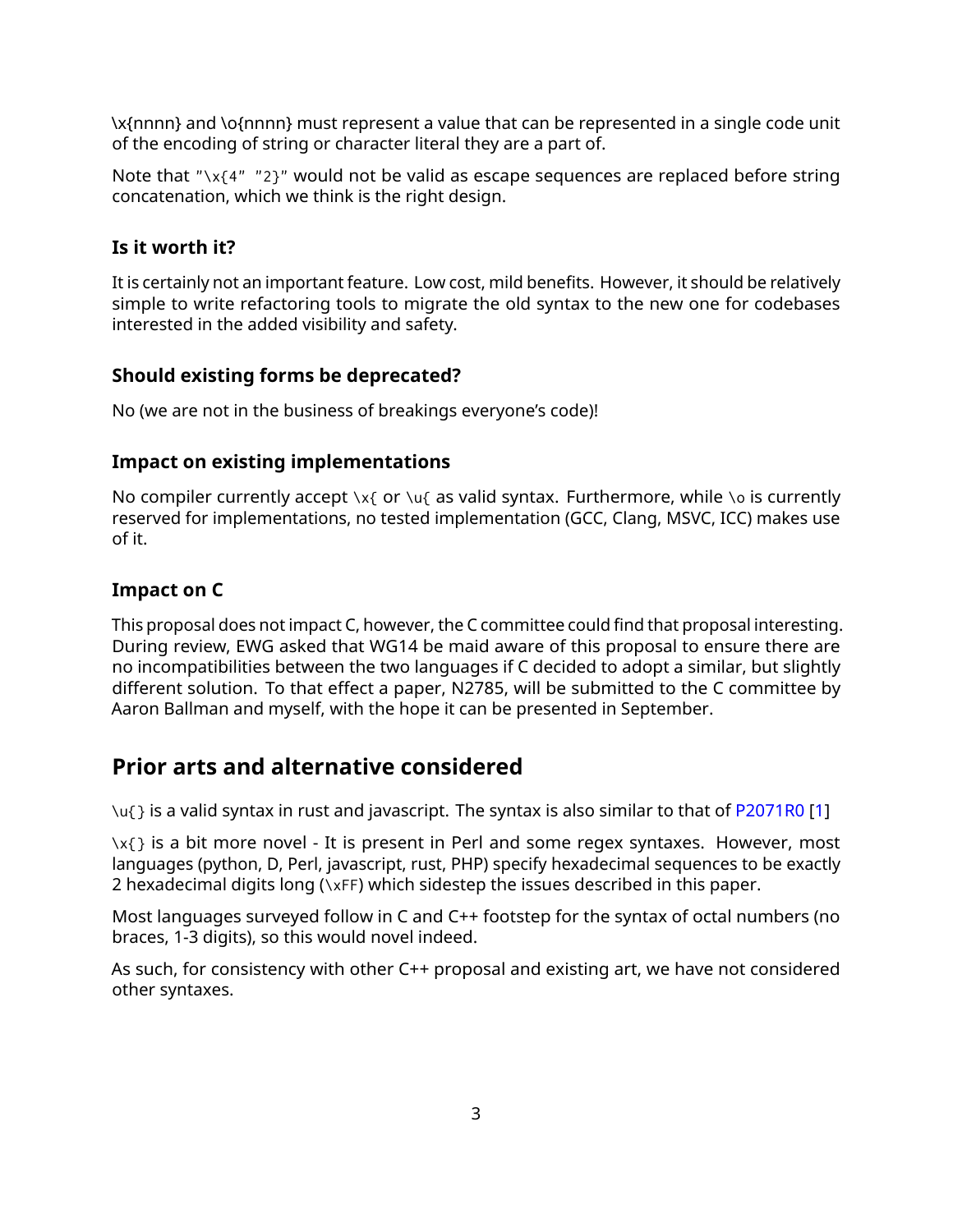## **Feature Macro**

Because this paper proposes an alternative spelling for constructs than can be otherwise expressed in older versions of the languages, we are not proposing the addition of a feature macro

# **Wording**



# **Character sets Exercise EXEC EXECUTE:** [lex.charset]

[...] The *universal-character-name* construct provides a way to name other characters. *hex-quad:*

*hexadecimal-digit hexadecimal-digit hexadecimal-digit hexadecimal-digit*

*simple-hexadecimal-digit-sequence: hexadecimal-digit simple-hexadecimal-digit-sequence hexadecimal-digit*

*universal-character-name:* \u *hex-quad* \U *hex-quad hex-quad* \u{ *simple-hexadecimal-digit-sequence* }

A *universal-character-name* designates the character in ISO/IEC 10646 (if any) whose code point is the hexadecimal number represented by the sequence of *hexadecimaldigit* s in the *universal-character-name*. The program is ill-formed if that number is not a code point or if it is a surrogate code point.

[...]

#### **?Character literals Character literals Character literals**

[...]

*numeric-escape-sequence: octal-escape-sequence hexadecimal-escape-sequence*

*simple-octal-digit-sequence: octal-digit simple-octal-digit-sequence octal-digit*

*octal-escape-sequence:* \ *octal-digit* \ *octal-digit octal-digit* \ *octal-digit octal-digit octal-digit* \o{ *simple-octal-digit-sequence* }